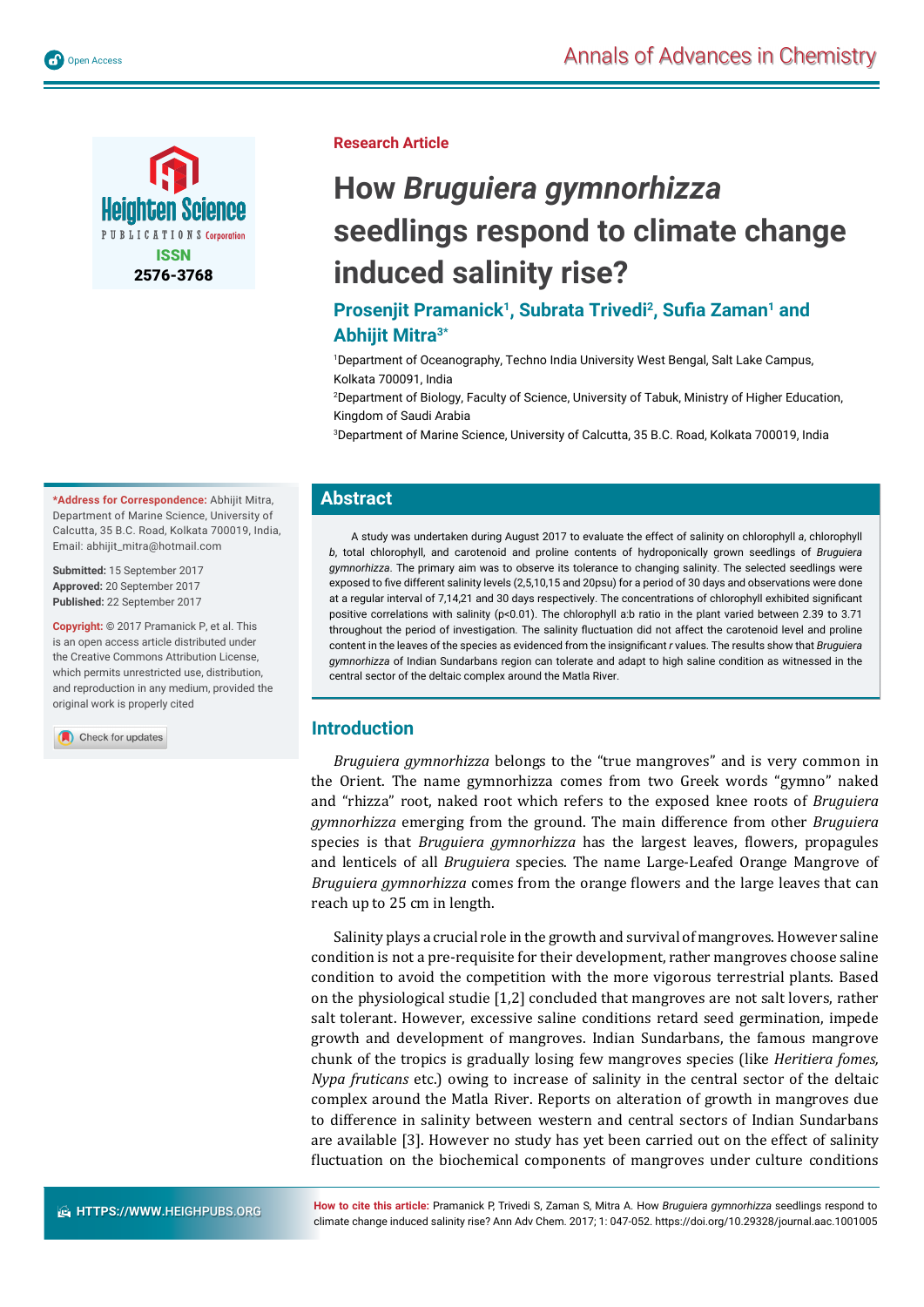

from this part of the Indian subcontinent. The effects of salinity on mangroves have been studied in relation to antioxidative enzymes [4,5], leaf structure, rates of transpiration, stomatal conductance and rates of photosynthesis [6,7] and changes in chloroplast structure and function [8,9] reported that  $Na^*/H^*$  anti-port catalyzed exchange of Na<sup>+</sup> for H+ across the vacuolar membrane of the cells of *Bruguiera sexangula* offer tolerance to ionic stress imposed by NaCl and this mechanism is important for cellular salinity adjustments. Also, the mechanism of acclimation to salt in mangroves was suggested to be linked to the changes in the vacuolar size in B. sexangula [10]. Further, one of the biochemical mechanisms by which mangroves counter the high osmolarity of salt was accumulation of compatible solutes [4]. Proline has also been found to be an effective osmoregulating compounds that increase under high saline condition as a mechanism to combat salinity stress. In this paper, we present the effect of increasing salinity on pigments and proline content of hydroponically grown seedlings of *Bruguiera gymnorhizza* with an aim to obtain insights into the changes in these biochemical components with salt acclimation.

## **Materials and Methods**

#### **Plant materials and culture conditions**

Seedlings of *Bruguiera gymnorhizza* were collected from Sundarbans mangrove ecosystem of India (22°16′40.6″ N latitude and 88°38′18.4″ E longitude) during August, 2017. They were raised in the laboratory condition by diluting the source water with stored rain water. The source water was collected from high saline zones of Sundarbans (salinity=30 psu). Two month old healthy seedlings were subjected to hydroponic culture in Hoagland's nutrient medium (pH=5.8-6.0) under photosynthetically active radiation (PAR) of 1220-1236  $\mu$ mol m<sup>-2</sup>s<sup>-1</sup>. The preliminary experiments were carried out in the selected species at five different salinities (2psu,5psu,10psu,15psu and 20psu respectively) in order to determine the optimum range of salinities in relation to photosynthetic pigments, carotenoids and proline. The cultures were aerated continuously with an air bubbler. The hydroponic cultures were maintained in a culture room under a 14h photoperiod at PAR of 300  $\mu$ mol m<sup>-2</sup>s<sup>-1</sup>, 26±3°C and 80% RH. The culture medium was changed every 7days. Leaves were harvested at 7,14,21 and 30 days intervals to measure the pigment and proline concentrations.

#### **Extraction and estimation of pigments**

Leaves (0.5g) were homogenized in chilled N, N-dimethylformamide (DMF) in a mortar and pestle in dark at 4°C and the homogenates were centrifuged at 8800×g for 10 min. The supernatants were collected and absorption spectra at 663.8 and 646.8nm were recorded using Jasco V-530 UV–vis spectrophotometer for estimation of chlorophyll *a*, chlorophyll *b* and total chlorophyll following the procedure of [11]. For estimation of total carotenoids, leaf tissues (0.5g) were homogenized in chilled 80% (v/v) acetone and the homogenates were centrifuged at 8800 $\times$ g for 10 min at 4 $\rm{°C}$ in the dark. The absorbance of the acetone extracts was measured at 663,645 and 470 nm. Total carotenoids were calculated according to [12].

#### **Estimation of free proline**

Free proline content was measured from leaf using 3% sulphosalicylic acid following the method of [13], using L-proline (Sigma) as standard.

## **Statistical Analysis**

Statistical analysis of the results was carried out according to Duncan's multiple range tests. Data were also subjected to analysis of correlation coefficient (r) in order to evaluate the inter-relationship between salinity, selected pigments and proline content of the leaves of the selected species following the method of [14].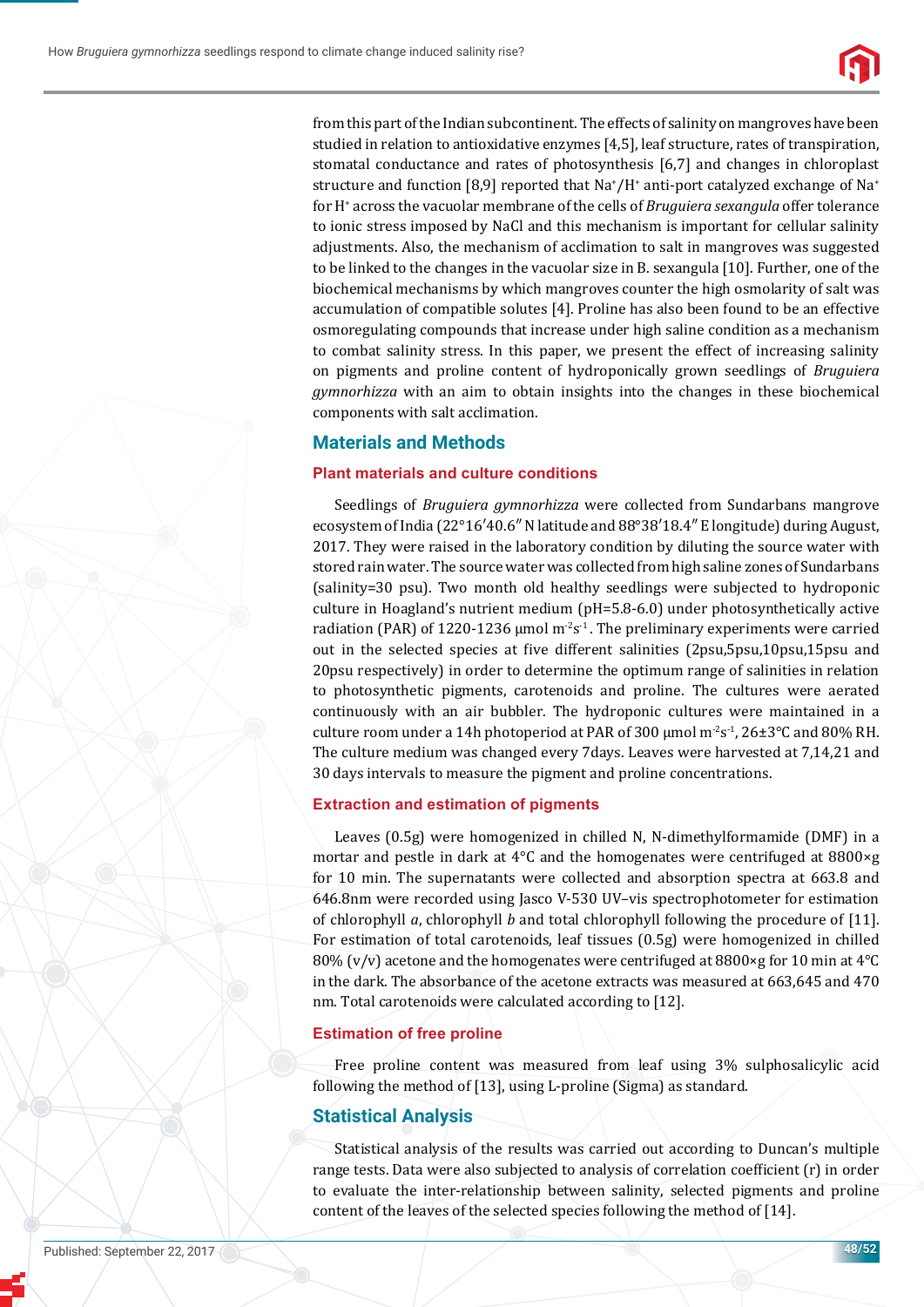

#### **Results**

All the collected seedlings of *Bruguiera gymnorhizza* could tolerate salinity up to 20psu and could be maintained for more than 30days. The concentrations of chlorophyll increased significantly with salinity (Table 2). The total chlorophyll expressed on unit fresh weight basis increased considerably (Table 1). The chlorophyll a:b ratio in the plant, however, remained almost constant for the species and varied only marginally during the period under observation. In our experiments with differential salinity exposure the chlorophyll *a:b* ratio yielded values ranging between 2.39 to 3.71 (Table 1). The increase of the photopigments with aquatic salinity is statistically significant (Table 2) and reflects the efficiency of photosynthetic machinery of the species even in high saline condition. As the chlorophyll a:b ratio remained unaffected at high saline condition in the selected species, it appears that the light harvesting complex (LHCs) of thylakoid membranes are little altered by salt exposure. The species thus seems to have a higher tolerance to increased salinity that may occur during climate change induced sea level rise in vulnerable islands of Sundarbans [15].

Till date there have been few studies on the effect of salinity on photosynthetic gas exchange in mangroves. [16] stated in his communication that the rate of light saturated photosynthesis decreases with increasing salinity of ambient media, attributing this to co-limitation of assimilation rate by stomatal conductance and photosynthetic capacity in response to differences in water status induced by the various salinity treatments. Thus, on the evidences available so far it is most likely that salinity exerts its effect on photosynthesis mainly through changes in leaf water status and this study reveals that the photosynthetic process may be affected at high saline condition due to decrease in chlorophyll *a* and *b* concentrations in mangroves. The present study is different from several works as the salinity of water has been altered naturally (through dilution with rain water) keeping the all the constituent

| Table 1: Effects of different salinities on pigment level and proline concentration in Bruguiera gymnorhizza. |                 |                    |                                                                                                                                            |                                    |            |                   |                 |  |
|---------------------------------------------------------------------------------------------------------------|-----------------|--------------------|--------------------------------------------------------------------------------------------------------------------------------------------|------------------------------------|------------|-------------------|-----------------|--|
| <b>Duration of</b><br>treatment $(d)$ (psu)                                                                   | <b>Salinity</b> | Chl a              | Chl b                                                                                                                                      | <b>Total</b><br><b>Chlorophyll</b> | Chl<br>a:b | <b>Carotenoid</b> | <b>Proline</b>  |  |
|                                                                                                               | 2               | $0.67 \pm 0.03$ ab | $0.28 \pm 0.007$ ab                                                                                                                        | $0.95 \pm 0.03$ ab                 | 2.39       | $0.23 \pm 0.03a$  | $1.2 \pm 0.03a$ |  |
| $\overline{7}$                                                                                                | 5               | $0.64 \pm 0.01a$   | $0.24 \pm 0.004a$                                                                                                                          | $0.88 + 0.03a$                     | 2.67       | $0.19 \pm 0.03a$  | $1.3 + 0.03a$   |  |
|                                                                                                               | 10              | $0.73 \pm 0.01$ ab | $0.26 \pm 0.006$ ab                                                                                                                        | $0.99 \pm 0.03$ ab                 | 2.81       | $0.24 \pm 0.03a$  | $1.4 + 0.03a$   |  |
|                                                                                                               | 15              | $0.74 \pm 0.02$ ab | $0.27 \pm 0.008$ bc                                                                                                                        | $1.01 \pm 0.03$ ab                 | 2.74       | $0.21 \pm 0.03a$  | $1.7 \pm 0.03a$ |  |
|                                                                                                               | 20              | $0.78 \pm 0.03 b$  | $0.21 \pm 0.006c$                                                                                                                          | $0.99 \pm 0.03 b$                  | 3.71       | $0.22 \pm 0.03a$  | $1.5 \pm 0.03a$ |  |
|                                                                                                               | $\overline{2}$  | $0.69 \pm 0.02$ ab | $0.26 \pm 0.005$ ab                                                                                                                        | $0.95 \pm 0.03$ ab                 | 2.65       | $0.24 \pm 0.03a$  | $1.4 + 0.03a$   |  |
| 14                                                                                                            | 5               | $0.64 \pm 0.04a$   | $0.21 \pm 0.005a$                                                                                                                          | $0.85 \pm 0.03a$                   | 3.05       | $0.19 \pm 0.03a$  | $1.2 \pm 0.03a$ |  |
|                                                                                                               | 10              | $0.66 \pm 0.02$ ab | $0.20 \pm 0.004$ ab                                                                                                                        | $0.86 \pm 0.03$ ab                 | 3.30       | $0.16 \pm 0.03a$  | $1.5 \pm 0.03a$ |  |
|                                                                                                               | 15              | $0.68 \pm 0.03$ ab | $0.27 \pm 0.007$ bc                                                                                                                        | $0.95 \pm 0.03$ ab                 | 2.52       | $0.22 \pm 0.03a$  | $0.7 \pm 0.03a$ |  |
|                                                                                                               | 20              | $0.70 \pm 0.04$ b  | $0.29 \pm 0.009c$                                                                                                                          | $0.99 \pm 0.03 b$                  | 2.41       | $0.21 \pm 0.03a$  | $1.3 + 0.03a$   |  |
|                                                                                                               | $\overline{2}$  | $0.69 \pm 0.01$ ab | $0.28 \pm 0.003$ ab                                                                                                                        | $0.97 \pm 0.03$ ab                 | 2.46       | $0.20 \pm 0.03a$  | $1.6 \pm 0.03a$ |  |
|                                                                                                               | 5               | $0.65 \pm 0.01a$   | $0.23 \pm 0.004a$                                                                                                                          | $0.87 \pm 0.03a$                   | 2.83       | $0.18 + 0.03a$    | $0.6 \pm 0.03a$ |  |
| 21                                                                                                            | 10              | $0.67 \pm 0.02$ ab | $0.20 \pm 0.003$ ab                                                                                                                        | $0.87 \pm 0.03$ ab                 | 3.35       | $0.17 \pm 0.03a$  | $1.9 + 0.03a$   |  |
|                                                                                                               | 15              | $0.71 \pm 0.02$ ab | $0.25 \pm 0.005$ bc                                                                                                                        | $0.96 \pm 0.03$ ab                 | 2.84       | $0.13 \pm 0.03a$  | $1.5 \pm 0.03a$ |  |
|                                                                                                               | $20^{\circ}$    | $0.68 \pm 0.04 b$  | $0.27 \pm 0.005c$                                                                                                                          | $0.95 \pm 0.03 b$                  | 2.52       | $0.15 \pm 0.03a$  | $1.3 \pm 0.03a$ |  |
| 30                                                                                                            | $\overline{2}$  | $0.74 \pm 0.04$ ab | $0.27 \pm 0.002$ ab                                                                                                                        | $0.93 \pm 0.03$ ab                 | 2.74       | $0.24 \pm 0.03a$  | $1.4 + 0.03a$   |  |
|                                                                                                               | 5               | $0.65 \pm 0.01a$   | $0.23 \pm 0.002a$                                                                                                                          | $0.80 \pm 0.03a$                   | 2.83       | $0.19 \pm 0.03a$  | $1.7 \pm 0.03a$ |  |
|                                                                                                               | 10              | $0.68 \pm 0.02$ ab | $0.22 \pm 0.004$ ab                                                                                                                        | $0.79 \pm 0.03$ ab                 | 3.09       | $0.21 \pm 0.03a$  | $1.5 \pm 0.03a$ |  |
|                                                                                                               | 15              | $0.70 \pm 0.04$ ab | $0.29 \pm 0.007$ bc                                                                                                                        | $0.91 \pm 0.03$ ab                 | 2.41       | $0.17 \pm 0.03a$  | $1.8 + 0.03a$   |  |
| $11.222 - 22.211 - 2.2$                                                                                       | 20              | $0.73 \pm 0.04 b$  | $0.25 \pm 0.009c$<br>a sukafana na mfundi fina ki matalaki mate af mulita a ta masa Huma finali matalaki. Wiffensuk hakana karatsha a Amma | $0.90 \pm 0.03 b$                  | 2.92       | $0.22 \pm 0.03a$  | $1.2 \pm 0.03a$ |  |

Units of all pigments are mg/gm fresh weight; unit of proline is nmol/gm fresh weight. Different letters besides figures indicate statistically different means as at p≤0.01.

| <b>Combination</b>  | 'r' value | 'p' value |
|---------------------|-----------|-----------|
| Salinity×Chl a      | 0.6943    | < 0.01    |
| Salinity×Chl b      | 0.8568    | < 0.01    |
| Salinity×Total Chl  | 0.7034    | < 0.01    |
| Salinity×Carotenoid | 0.07650   | IS        |
| Salinity×Proline    | $-0.1655$ | IS        |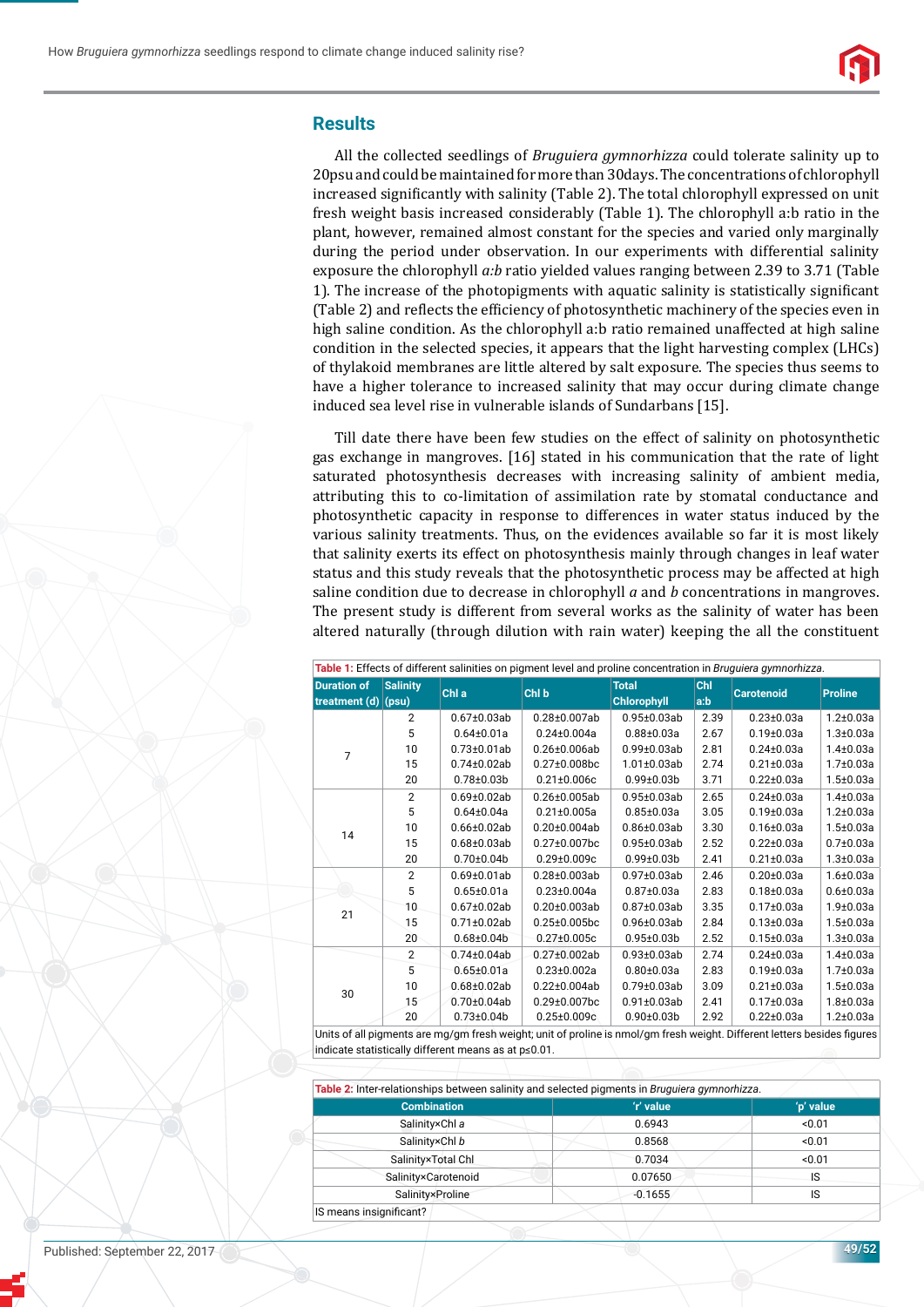

salts of brackish water constant unlike several previous studies where the plants were exposed to different NaCl concentrations [17,18] that are not the real image of ambient seawater. Various studies have shown that a number of mangrove species grow best at salinities between 4psu and 15psu [19,14,20-22] and for Heritiera fomes, the preferred salinity range is much lower [23]. In this context, *Bruguiera gymnorhizza* seems to be a befitted species for arid, high saline zone.

The carotenoid pigment of the species showed a mosaic nature on exposure to different salinity. At the end of 7 and 21 days there was no decrease, but after 14 days the carotenoid content in the leaf decreased by 5%. Again the value remained constant at the end of 30days. Overall trend however, indicates no effect of salinity on carotenoid level of the species (Table 2). The result implies that the species does not alter the synthesis of carotenoid under stress condition and is ideal for high saline environment. Our results is contradictory to several reports of decrease content of chlorophyll and carotenoids by salinity as observed in a number of glycophytes [24,25].

Proline accumulation is a common phenomenon in halophytes. As *Bruguiera gymnorhizza* is a true halophyte and a salt excreting species, it is of interest to study proline accumulation in response to salinity in this plant. It is well known that proline content in leaves of many plants gets enhanced by several stresses including salt stress [26,27]. Thus, we monitored the proline levels in leaves of the species treated with 2,5,10,15,20psu saline water for 7,14,21 and 30 days. Our results exhibited almost uniform proline content in leaves of the species which is contrary to several reports of accumulation of proline as compatible osmolyte during NaCl exposure [26-28]. The constancy of proline value confirms the unique tolerance power of the species even under salinity stress. This uniformity of proline level may be attributed to the activity of proline dehydrogenase, a catabolic enzyme of proline [26]. It appears that the enzyme remain unaffected in *Bruguiera gymnorhizza* even under high saline condition which is a unique adaptive mechanism.

Our results show that *Bruguiera gymnorhizza* of Indian Sundarbans region can easily be propagated in saline zone around the Matla River. Even at 15 and 20 psu salinity the chlorophyll pigments showed an increase. The high salinity could not affect the carotenoid and proline content of the species that usually increase under stressful situation.

Indian Sundarbans and its adjacent estuaries situated in the lower Gangetic region at the apex of Bay of Bengal are one of the less studied regions of the world ocean in context to impact of rising salinity fluctuation on mangrove floral community, although the region sustains the 5<sup>th</sup> largest mangrove chunk in the world (2120 km<sup>2</sup> in the Indian part and 4500 km2 in the Bangladesh part). The present study is extremely important from the point of view of rising salinity in the central sector of Indian Sundarbans over a period of two decades [15] due to complete obstruction of the freshwater supply of Ganga-Bhagirathi-Hooghly River as a result of heavy siltation since the late 15<sup>th</sup> century [23] and rising sea level [29] at the rate of 3.14 mm/yr, which is higher than the global average sea level rise of 2.12 mm/yr and 2.50 mm/yr along the Indian coastline [30]. Increased salinity and lack of freshwater is likely to result in a decrease in mangrove productivity, growth and seedling survival, and may change species composition favoring more salt tolerant species [31-33].

In summary, the results of the present study show that the mangrove *Bruguiera gymnorhizza* can easily be propagated under high salinity conditions and may be a better suited species for central sector of Indian Sundarbans where the environment is hypersaline in nature. The present study is relevant from the point of adaptation of the species to sea level rise and subsequent saline water intrusion into the islands of Indian Sundarbans. This deltaic system in the lower Gangetic region is vulnerable to climate change related effects owing to its location below the mean sea level and experiencing a sea level rise of 3.14 mm/yr.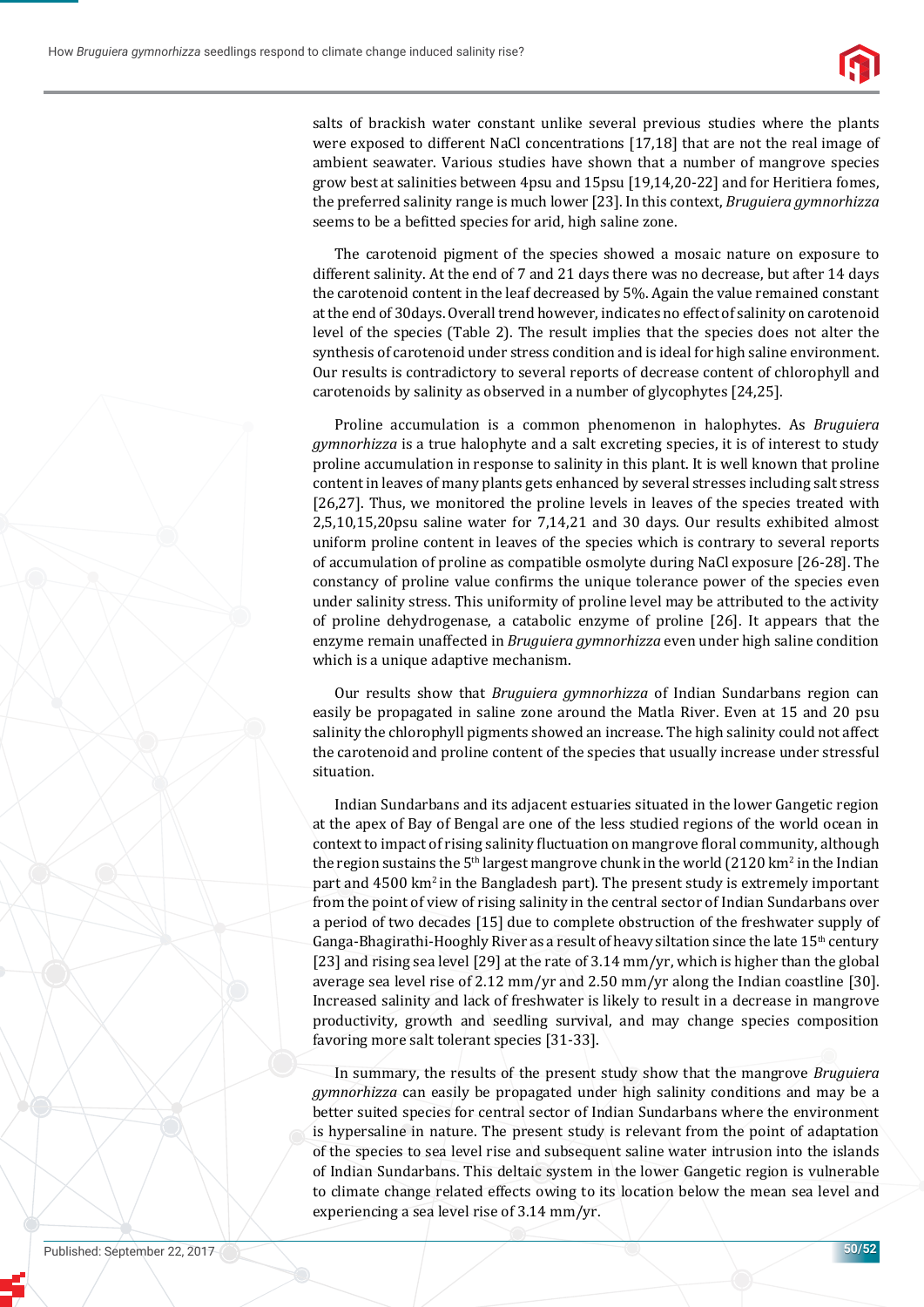

#### **References**

- 1. Bowman. Mangrove regeneration and management. In: AKF Hoque, 1995. Mimeograph. 1997.
- 2. Davis JH. The Ecology and Geological Role of Mangroves in Florida. Pap Tortugas Lab. 1940; 32: 303-412. **Ref.:** https://goo.gl/5aVa4k
- 3. Mitra A, Banerjee K, Bhattacharyya DP. The other face of mangroves. Department of Environment. 2004.
- 4. Takemura T, Hanagata N, Sugihara K, Baba S, Karube I, et al. Physiological and biochemical responses to salt stress in the mangrove, Bruguiera gymnorrhiza. Aquatic Botany. 2000; 68: 15-28. **Ref.:** https://goo.gl/YMaFBS
- 5. Parida AK, Das AB, Mohanty P. Defense potentials to NaCl in a mangrove, Bruguiera parviflora: differential changes of isoforms of some antioxidative enzymes. J Plant Physiol. 2004; 161: 531- 542. **Ref.:** https://goo.gl/31anu2
- 6. Santiago LS, Lau TSP, Melcher J, Steele OC, Goldstein G. Morphological and physiological responses of Hawaiian Hibiscus tiliaceus population to light and salinity. International Journal of Plant Science. 2000; 161: 99-106. **Ref.:** https://goo.gl/1Ciw75
- 7. Parida AK, Das AB, Mittra B. Effects of salt on growth, ion accumulation, photosynthesis and leaf anatomy of the mangrove Bruguiera parviflora. Trees-Structure and Function. 2004; 18: 167-174. **Ref.:** https://goo.gl/TTwKue
- 8. Parida AK, Das AB, Mittra B. Effects of NaCl stress on the structure, pigment complex composition and photosynthetic activity of mangrove Bruguiera parviflora chloroplasts. Photosynthetica. 2003; 41: 191-200. **Ref.:** https://goo.gl/zF3XRX
- 9. Tanaka Y, Fukuda A, Nakamura A, Yamada A, Saito T. Molecular cloning and characterization of mangrove Na<sup>+</sup>/H<sup>+</sup> antiporter cDNA. Plant Cell Physiology. 2000; 41: 27.
- 10. Hotta M, Nemoto S, Mimura T. Re-evaluation of role of vacuole during salt adaptation in higher plant cells. Plant Cell Physiol. 2000; 41: 79.
- 11. Porra RJ, Thompson WA, Kriendemann PE. Determination of accurate extinction coefficients and simultaneous equations for assaying chlorophyll a and b extracted with four different solvents: verification of the concentration of chlorophyll standards by atomic absorption spectroscopy. Biochimca Biophysics Acta. 1989; 975: 384-394. **Ref.:** https://goo.gl/x4GYSU
- 12. Arnon DI. Copper enzymes in isolated chloroplasts, polyphenol oxidase in Beta vulgaris. Plant Physiol. 1949; 24: 1-15. https://goo.gl/pksav9
- 13. Bates LS, Waldren RP, Teare ID. Rapid determination of free proline for water-stress studies. Plant Soil. 1973; 39: 205-207. **Ref.:** https://goo.gl/hxsXPe
- 14. Sokal RR, Rohlf FJ. The Principles and Practice of Statistics in Biological Research. Biometry. 1995; 887.
- 15. Mitra A, Gangopadhyay A, Dube A, Schmidt CK, Banerjee K. Observed changes in water mass properties in the Indian Sundarbans (Northwestern Bay of Bengal) during 1980 - 2007. Current Science. 2009; 97: 1445-1452. **Ref.:** https://goo.gl/NnTykA
- 16. Clough BF. Effect of nutrient supply on photosynthesis in mangroves. In: L.J. Bhosale (ed.) The Mangroves. Proc Natl Symp Biol Util Cons. 1985; 80-88.
- 17. Mishra S, Das AB. Effect of NaCl on leaf salt secretion and antioxidative enzyme level in roots of a mangrove, Aegiceras corniculatum. Indian Journal of Experimental Biology. 2003; 41: 160-166. **Ref.:** https://goo.gl/oQAjxE
- 18. Netondo GW, Onyango JC, Beck E. Sorghum and salinity: I. Response of growth, water relations and ion accumulation to NaCl salinity. Crop Science. 2004; 44: 797-805. **Ref.:** https://goo.gl/Ct4DvH
- 19. Connor DJ. Growth of grey mangrove (Avicennia marina) in nutrient culture. Biotropica. 1969; 1: 36- 40. **Ref.:** https://goo.gl/JdmXx4
- 20. Downton WJS. Growth and osmotic relations of the mangrove Avicennia marina, as influenced by salinity. Australian J Plant Physiol. 1982; 9: 519-528. **Ref.:** https://goo.gl/3kTsQ9
- 21. Burchett MD, Field CD, Pulkownik A. Salinity, growth and root respiration in the grey mangrove Avicennia marina. Physiologia Plantarum. 1984; 60: 113-118. **Ref.:** https://goo.gl/trHSZ7
- 22. Clough BF. Growth and salt balance of the mangroves Avicennia marina (Forsk.) Vierh, and Rhizophora slylosa Griff. in relation to salinity. Australian J Plant Physiol. 1984; 11: 419-430. **Ref.:** https://goo.gl/cvy3UR